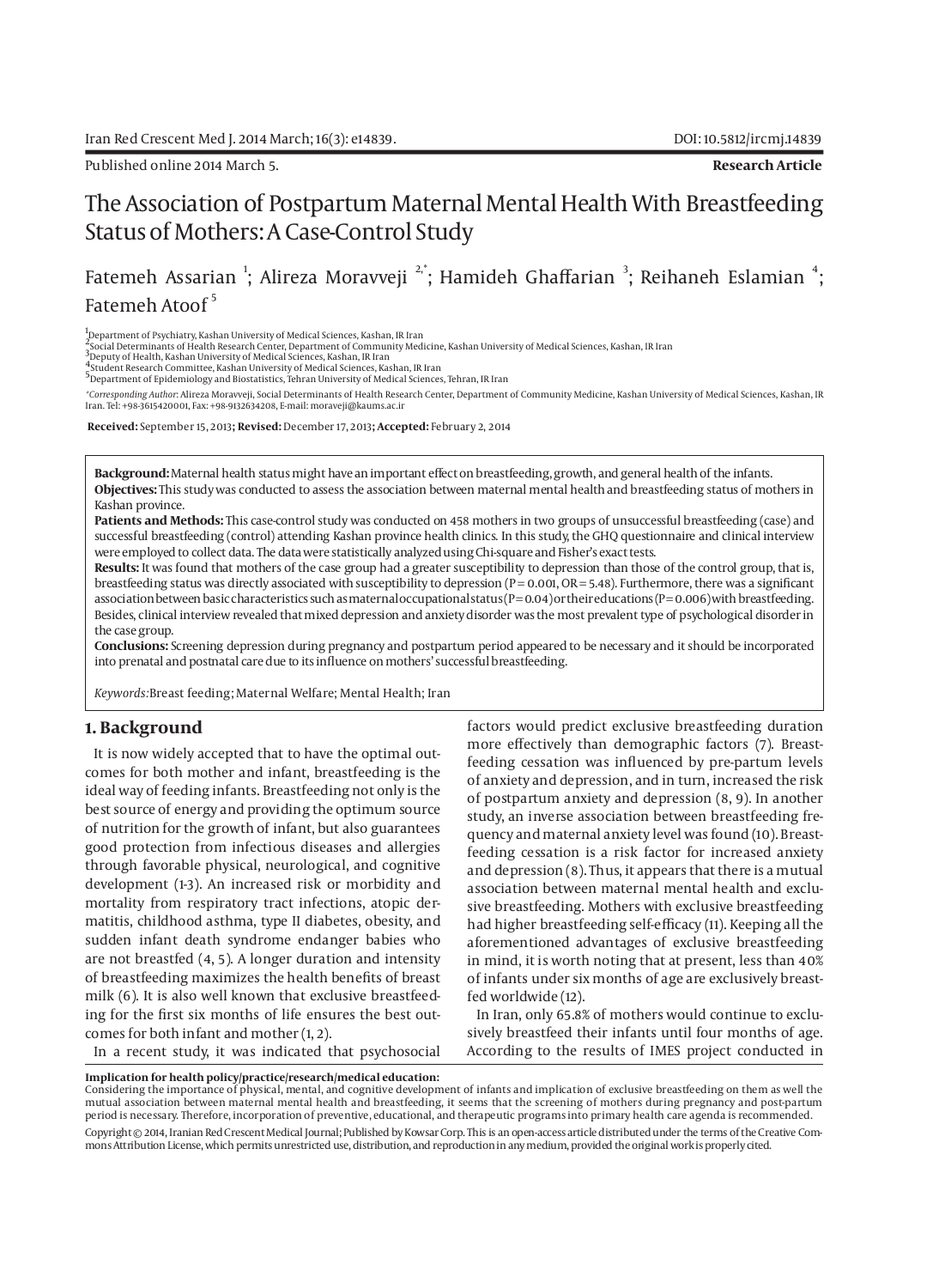Kashan in 2005, only 50% of infants younger than four months and 35% of infants younger than six months were exclusively breastfed. Early cessation of breastfeeding was ascribed to factors such as mother belief in her milk insufficiency, infant agitation and crying, friends and family recommendations, and physician prescription due to mother or child disease. Previous breastfeeding experience, particular personal criteria (e.g. indifference, acceptance of female role, coping well with life events, affection and attachment for child and child nurturing), environment, culture, and child health status influence mother's decision to breastfeed her child (13). Mothers who display symptoms of anxiety, stress, and depression are prone to breastfeeding failure (14). In addition, a greater possibility to cease breastfeeding in mothers with a higher degree of depression and anxiety exists (15).

Maternal mental health has major impacts on breastfeeding, growth and health of the child. Since no similar study had been conducted in Kashan province and the breastfeeding cessation rate was high, we aimed to assess the association between maternal mental health and breastfeeding status and to find the underlying psychological disorder. It would enable us to promote the health of the children, mothers, families, and society by adjusting and controlling the factors underlying breastfeeding cessation.

## **2. Objectives**

This study was conducted to assess the association between maternal mental health and breastfeeding status of mothers in Kashan province.

# **3. Patients and Methods**

This case-contrl study with convenient sampling strategy was conducted on a total of 458 mothers with infants aged younger than one-year-old who were recruited from Health and Treatment Clinics in Kashan/Iran. The sample size was determined by Using the comparison of two proportions formula and the results of similar studies with the risk of depression in mothers with successful (control) and unsuccessful (case) breastfeeding being 39% and 52%, respectively, a type I error of 5%, and a power of 80%. Thus, the sample size was estimated as 229 in each group (458 totally).

Mothers with an infant younger than one year of age during her health care consultation were included in the study. Mothers with the following conditions were included in the unsuccessful breastfeeding (case) group: already initiated bottle-feeding, to be incapable of breastfeeding due to her own dysphoric mood, malaise, the infant's crying(restlessness), or growth retardation, or qualified for getting formula and referred to the Breastfeeding Promotion Commission . On the contrary, a mother with successful breastfeeding from the same health center who was otherwise matched to her counterpart in the case group (i.e. according to infant's age,

mother's age, occupation, and education) was included as a control. For case group, participants with the following condition were excluded from the study: an established psychiatric disorder of the mother, history of taking drugs contraindicated to lactation, child adoption, mother's death, and multiple birth. After identifying the participants and obtaining written consent from them, they were asked to complete the demographic questionnaire and GHQ-28.

The GHQ was first developed by Goldberg in 1972 and has been widely used to screen emotional distress and psychiatric morbidity. Available in a variety of versions of 12, 28, 30 and 60, the 28-item version is the most widely used. The GHQ-28 is divided into four subscales including somatic symptoms (items 1-7), anxiety/insomnia (items 8-14), social dysfunction (items 15-21), and severe depression (items 22-27). The scoring method used here was based on Likert method in which each response is scored from zero to three with a total possible score ranging from zero to 84. The cut-off point for each subscale and the entire questionnaire is 14 and 23, respectively. The validity and reliability of GHQ-28 was estimated in different studies to be 90% (16). After determining mothers with scores above the cut-off point, they were clinically interviewed based on DSM-IV TR criteria.

## *3.1. Ethical Consideration*

The study was approved by the Ethic Committee of Kashan University of Medical Sciences. All ethical issue such as informed consent, plagiarism, double publication and/or submission were considered. The respondents were anonymous and participated willingly in this study.

## *3.2. Statistical Analysis*

To assess the association of breastfeeding status with independent variables, data analysis was performed by the SPSS version 16 (SPSS Inc., Chicago, Illinois, USA) using descriptive statistics (absolute frequency, relative frequency, mean, standard deviation) and OR, Chi-square test or Fisher's exact test if applicable.

## **4. Results**

In this study, mothers were classified according to successful and unsuccessful breastfeeding into two groups of case (227 mothers who both breastfed and bottle-fed their infants) and control (231 mothers who breastfed their infants exclusively). Among the 458 mothers studied, 345 were homemakers (75.3%) and 113 were employed (24.7%); the proportion of homemaker mothers in the case group was higher than that of control group (79.7% and 71%, respectively). Odds ratio with regard to breastfeeding status was 1.61 (Table 1).

With regard to educational status, the majority of mothers had elementary school level (27.3%) compared with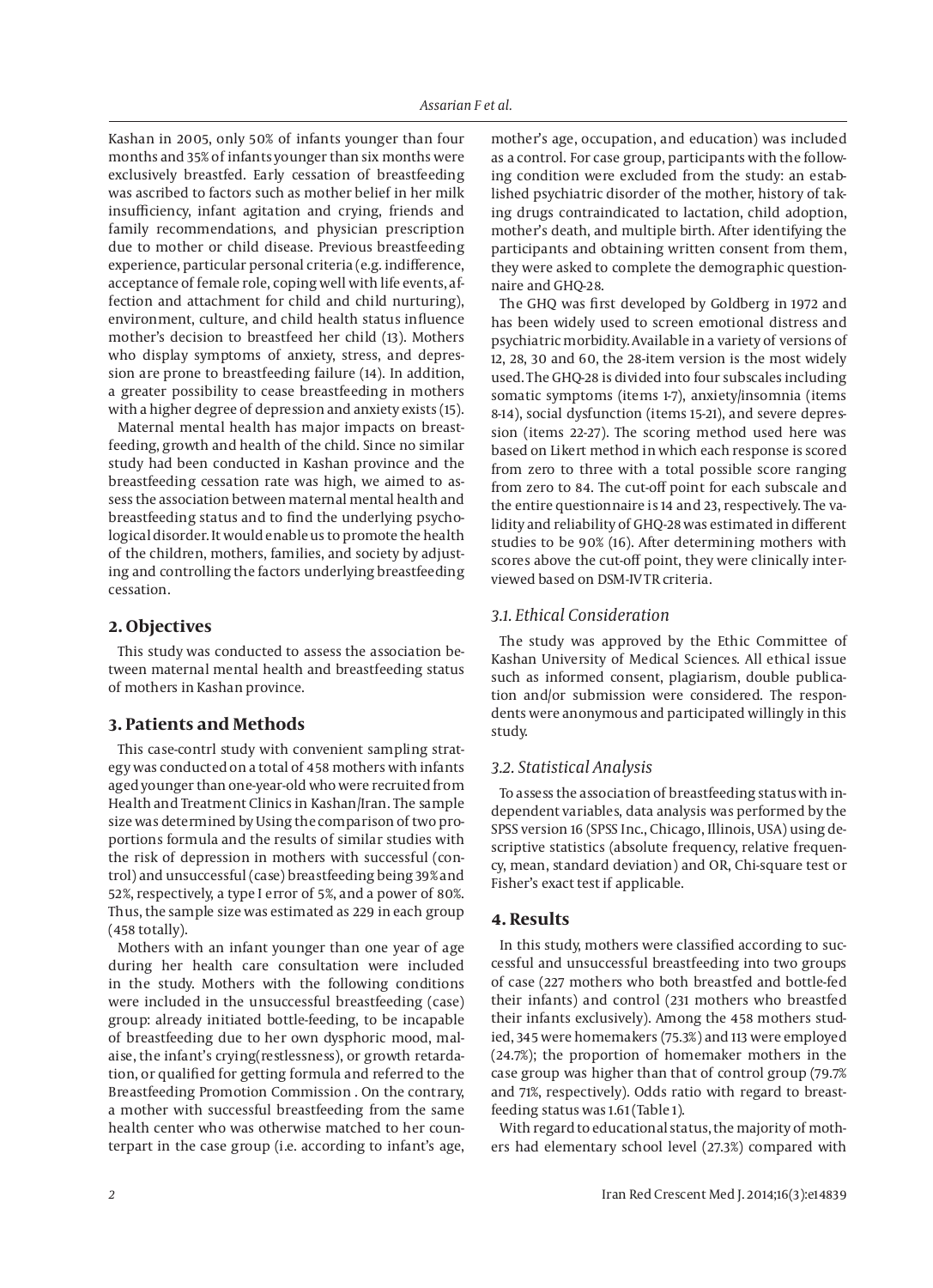high school level (41.1%) in the case and control groups, respectively (Table 2).

In the case group, 114 mothers had poor mental health while 113 mothers were completely healthy. In control group, 82 (35.5%) and 149 (64.5%) mothers had poor mental health or were completely healthy, respectively. A significant association between mother's mental health and breastfeeding status existed ( $P = 0.001$ ). Moreover, an odds ratio of 1.83 suggested that mothers with unsuccessful breastfeeding were 1.83 times as susceptible to a psychological disorder as mothers with successful breastfeeding. Based on GHQ-28, there was no significant association between anxiety, social function, and somatic

complaint with breastfeeding status (Table 3). However, there was a statistically significant association between depression sub-scales and breastfeeding status, thereby making unsuccessful mothers in breastfeeding 5.48 times as susceptible to depression as successful mothers.

Among 196 mothers studied, who were suspected to have mental disorder based on GHQ-28, 88 were diagnosed with a mental disorder based on clinical interview (Table 4). Furthermore, in the course of clinical interview, depression and anxiety were diagnosed as the most frequent disorder among 61 (36.6%) mothers of the case group while 27 (27.5%) mothers of the control group had depression and anxiety (Table 5).

| Table 1. Occupation of Mothers in Case and Control Groups <sup>a,b</sup> |  |  |
|--------------------------------------------------------------------------|--|--|
|--------------------------------------------------------------------------|--|--|

| Groups       | Homemaker  | Employed  | Total    | <b>Statistical Test</b> |
|--------------|------------|-----------|----------|-------------------------|
| Case         | 181 (79.7) | 46(20.3)  | 227(100) | $P = 0.03$              |
| Control      | 164(71)    | 67(29)    | 231(100) | $CI = 1.04 - 2.47$      |
| <b>Total</b> | 345(75.3)  | 113(24.7) | 458(100) | $OR = 1.61$             |

a Abbreviations: CI, confidence interval; OR, odds ratio.

b Data are presented as No. (%).

**Table 2.** Educational Status of Mothers in Case and Control Groups a,b

|                               | Case     | Control  | <b>Total</b> |
|-------------------------------|----------|----------|--------------|
| <b>Illiterate</b>             | 10(4.4)  | 3(1.3)   | 13(2.8)      |
| <b>Elementary school</b>      | 62(27.3) | 46(19.9) | 108(23.6)    |
| Middle school                 | 38(16.7) | 45(19.5) | 83(18.1)     |
| <b>High school</b>            | 61(26.9) | 95(41.1) | 156(34.1)    |
| Associate's degree            | 25(11)   | 16(6.9)  | 41(9)        |
| Bachelor's and higher degrees | 31(13.7) | 26(11.3) | 57(12.4)     |
| <b>Total</b>                  | 227(100) | 231(100) | 458(100)     |
| $\sim$                        |          |          |              |

<sup>a</sup> Data are presented as No. (%).

 $\frac{b}{p}$  value = 0.006.

#### **Table 3.** GHQ Subscales in Case and Control Groups a

|                        | Case      | Control    | <b>P</b> Value |
|------------------------|-----------|------------|----------------|
| Somatic complaint      |           |            | 0.2            |
| Yes                    | 18(7.9)   | 12(5.2)    |                |
| no                     | 209(92.1) | 219 (94.8) |                |
| <b>Social function</b> |           |            | 0.08           |
| Yes                    | 16(7)     | 8(3.5)     |                |
| no                     | 211(93)   | 223(96.5)  |                |
| Anxiety                |           |            | 0.06           |
| Yes                    | 32(14.1)  | 20(8.7)    |                |
| no                     | 195(8.9)  | 211(91.3)  |                |
| Depression             |           |            | 0.001          |
| Yes                    | 20(8.8)   | 4(1.7)     |                |
| no                     | 207(9.2)  | 227(98.3)  |                |

a Data are presented as No. (%).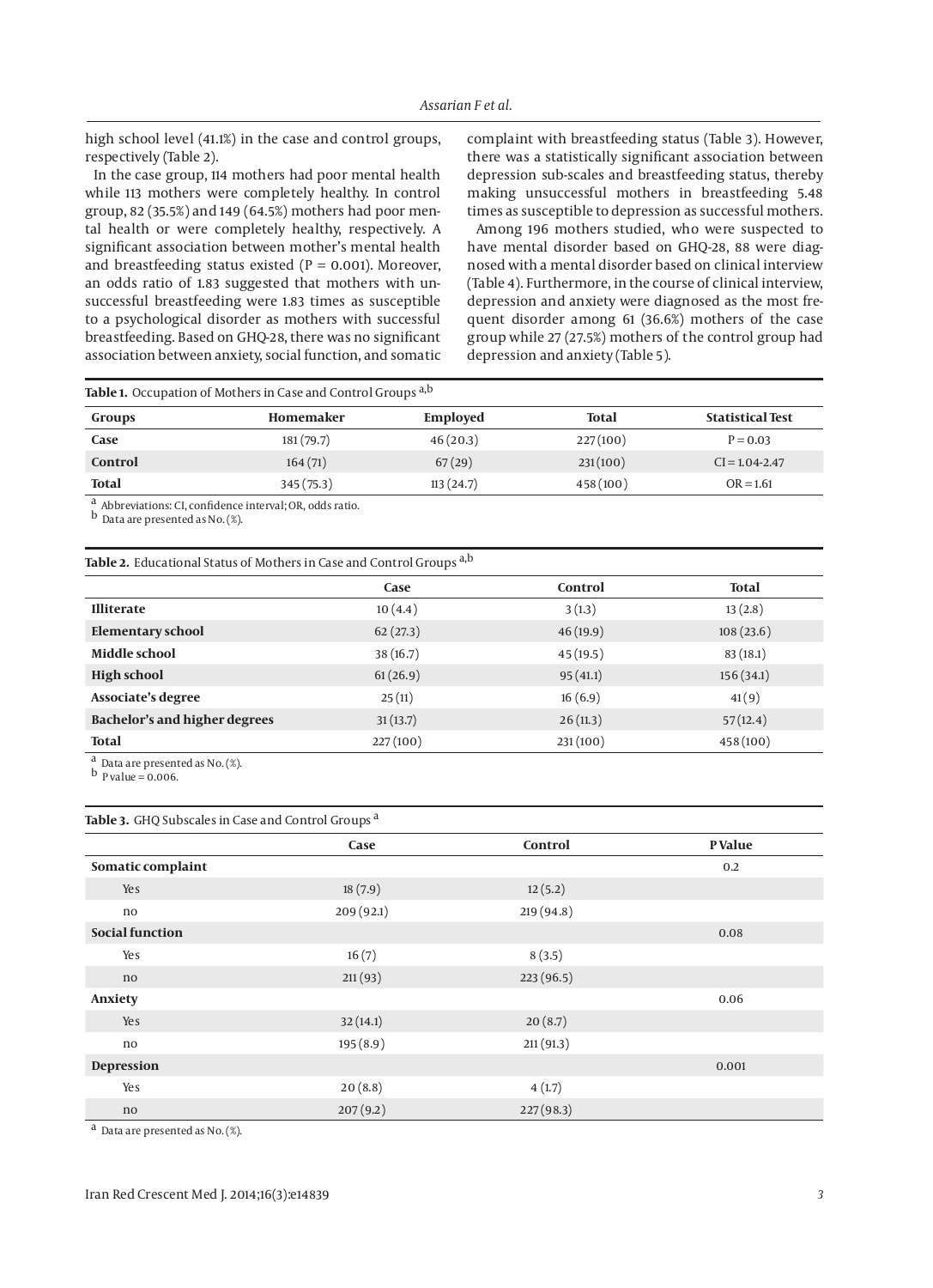#### **Table 4.** Mental Disorders in Mothers Based on Clinical Interview a,b

|                        | Case     | Control  | <b>Total</b> |
|------------------------|----------|----------|--------------|
| <b>Mental disorder</b> | 10(14.1) | 13(32.5) | 23(20.7)     |
| No mental disorder     | 61(85.9) | 27(67.5) | 88(79.3)     |
| <b>Total</b>           | 71(100)  | 231(100) | 111(100)     |
| $\sim$                 |          |          |              |

a Data are presented as No. (%).

 $\frac{b}{p}$  value = 0.022.

**Table 5**. Different Types of Mental Disorders in Mothers based on Clinical Interview a,b,c

|                        | Case     | Control  | <b>Total</b> |
|------------------------|----------|----------|--------------|
| No mental disorder     | 10(14.1) | 13(32.5) | 23(20.7)     |
| <b>Depression</b>      | 13(18.3) | 11(27.5) | 24(21.6)     |
| Anxiety                | 6(8.5)   | 9(22.5)  | 15(13.5)     |
| Depression and anxiety | 26(36.6) | 3(7.5)   | 29(26.1)     |
| Phobia                 | 8(11.3)  | 1(2.5)   | 9(8.1)       |
| <b>OCD</b>             | 8(11.3)  | 3(7.5)   | 11(9.9)      |
| <b>Total</b>           | 71(100)  | 40(100)  | 111(100)     |

a Abbreviation: OCD, obsessive compulsive disorders.

b Data are presented as No. (%).

 $c$  P value = 0.001.

## **5. Discussion**

The current study was conducted to determine the breastfeeding status and mental health of mothers attending health clinics of Kashan. According to our results, 50.2% of mothers with unsuccessful breastfeeding and 35.5% of controls did not have a good mental health with a significant difference between two groups ( $P =$ 0.001). In a study by Mezzacapa, it was demonstrated that mothers who breastfed their infants had a better mental and physical health in comparison with those who bottle-fed their infants (17). Furthermore, Kendall-Tackett showed that breastfeeding reduced mothers' negative mood (18). In another study conducted on Bangladeshi and Pakistani women in southwest of England by Noor, the mean mood score of mothers with exclusive breastfeeding was greater than that of mothers with either mixed-breastfeeding or exclusively bottle-feeding (19). As can be seen, there is a consensus among the findings of aforementioned studies and the present study.

In this study, mothers with unsuccessful breastfeeding obtained higher scores in the depression subscale than those of mothers with successful breastfeeding (P = 0.001). Moreover, based on clinical interview, mixed depression and anxiety disorder and then depressive disorders were higher in these mothers than in mothers of the control group. Such results are confirmed by Durheim study that indicated mothers without exclusive breastfeeding were likely to suffer from sleep disorders more frequently and are prone to a greater risk of depression (20). In addition, Taveras, Henderson and Akman in their studies showed that ceasing breastfeeding during the first trimester was associated with mother's depression and that postpartum depression heightened the risk of ceasing breastfeeding as well (15, 21, 22). Groer studies would further corroborate the results of the present study as they suggested that mothers who exclusively breastfed their infants would be less responsive to stress and might have a lower depression index (23). Nevertheless, in a study conducted on 300 mothers by Yasemi, the average score of depression among mothers of the exclusive breastfeeding group were lower while not significant. This could be ascribed to a smaller sample size and using a different measurement tool like Beck Inven $t$ ory  $(24)$ .

In our study, there was no significant difference between symptoms of anxiety in mothers with mixed breastfeeding and mothers of the control group, which is consistent with the findings of Ackman study (23). However, this is in contrast to the results obtained by Yasemi indicating a significant association between anxiety and feeding method, that is, mothers with mixed breastfeeding or those who ceased breastfeeding were prone to a higher anxiety than those with exclusive breastfeeding (25). Experiences such as breastfeeding, that facilitate the reciprocal interaction between mothers and infant by providing the mother with a stronger sense of knowing her infant, might decrease maternal anxiety by helping the mother to develop confidence in her assessment of the infant's needs (25).

A review of literature revealed that psychosocial factors played a prominent role in maintaining exclusive breastfeeding during the first six months. Self-efficacy, postpar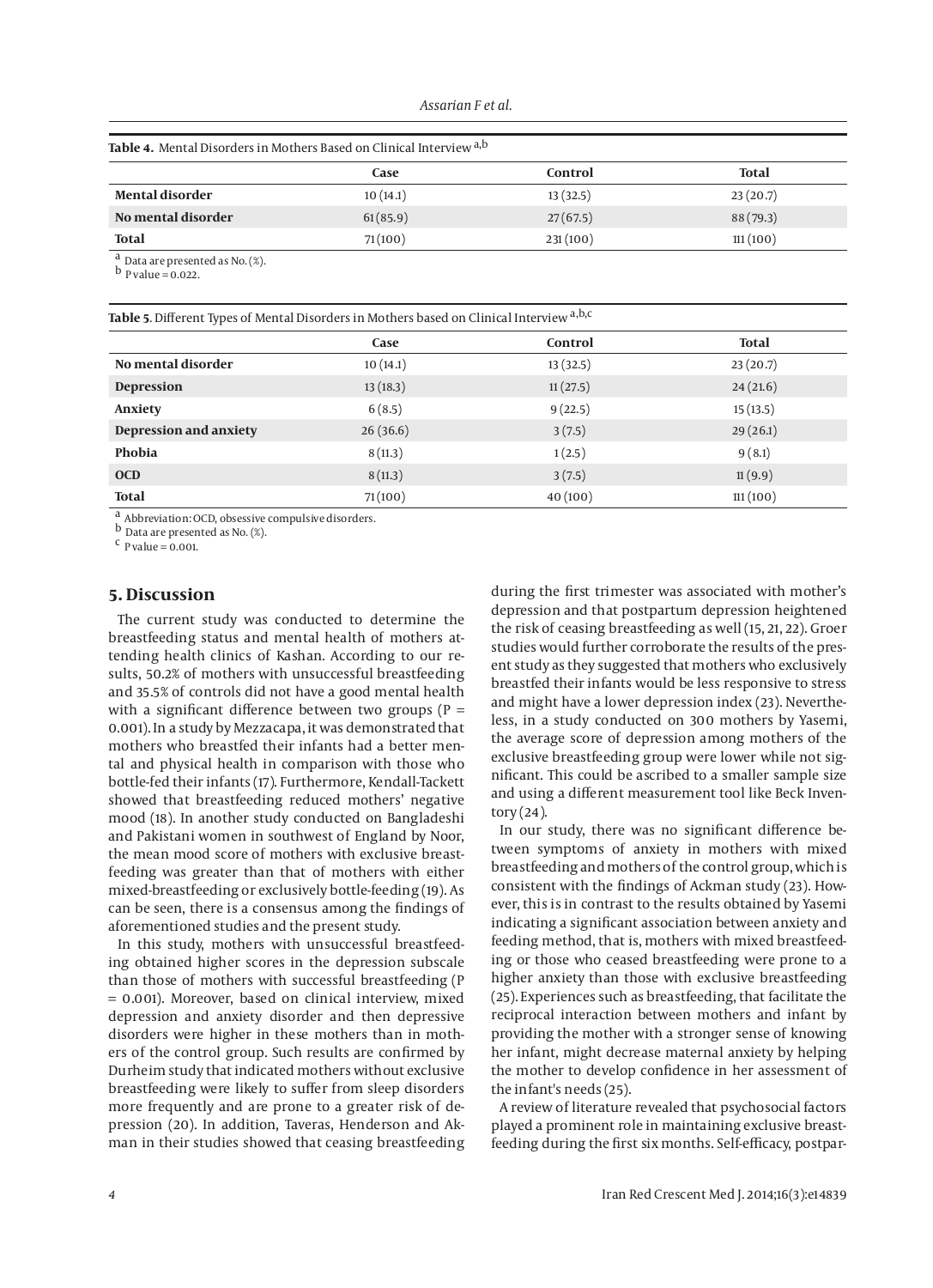tum depression, and tendency towards breastfeeding are important predictors of exclusive breastfeeding (26). Breastfeeding has a major role in the postpartum mental health of mothers; Groer showed that breastfeeding had beneficial psychoneuroimmunologic effects on mothers (27). Lowering stress level, breastfeeding keeps mothers' favorable mood and contributes to a greater comfort, decreased response to stress, and rewarded maternal breastfeeding behavior. The more the level of stress is reduced, the less the response of the sympathetic nervous system will be, which in turn guarantees a lower risk of depression (18). Overall, there might be a noteworthy causal association between maternal mental health and the feeding method selected by mother (i.e., breastfeeding, mixed breastfeeding, or bottle-feeding), the direction of which is not yet well established. Given the importance of such an association irrespective of its direction, it would sound eminently reasonable to incorporated maternal mental health into the agenda of communitybased nutrition programs.

# *5.1. Strengths and Weaknesses of the Study*

This study was done for the first time in Kashan and we used clinical interview to confirm the results of questionnaires; however, we did not assess other psychological factors that could influence on exclusive breastfeeding. The results of this study are not generalizable to other cultural groups.

# **Acknowledgements**

This study was a result of MD thesis, number 8926. The author expressed their appreciation to all of the participants and those who assisted them in the study. They also appreciated the esteemed Vice Chancellors for Research and Health of Kashan University of Medical Sciences.

## **Authors' Contribution**

Fatemeh Assarian, Ali Reza Moraveji, and Hamideh Ghaffarian participated in study concept and design. Reihaneh Eslamian performed data collection and registration into SPSS software. Ali Reza Moraveji and Fatemeh Atoof performed the data analysis. Ali Reza Moraveji and Fatemeh Assarian performed interpretation and drafting of the manuscript.

# **Financial Disclosure**

There is no financial disclosure.

## **Funding/Support**

This study was funded by vice chancellor of research, Kashan University of Medical Sciences.

### **References**

1. Kramer MS, Kakuma R. The optimal duration of exclusive breast-

feeding a systematic review. Department of nutrition for health and development department of child and adolescent health and development. *World Health Organization.* 2002.

- 2. World Health Organization . Exclusive breastfeeding for six months best for babies everywhere. *Geneva: WHO.* 2011.
- 3. Oddy WH, de Klerk NH, Sly PD, Holt PG. The effects of respiratory infections, atopy, and breastfeeding on childhood asthma. *Eur Respir J.* 2002;**19**(5):899–905.
- 4. Horta BL, World Health Organization . *Evidence on the long-term effects of breastfeeding.*: WHO Geneva; 2007.
- 5. Ip S, Chung M, Raman G, Chew P, Magula N, DeVine D, et al. Breastfeeding and maternal and infant health outcomes in developed countries. *Evid Rep Technol Assess (Full Rep).* 2007;(153):1–86.
- 6. Chantry CJ, Howard CR, Auinger P. Full breastfeeding duration and associated decrease in respiratory tract infection in US children. *Pediatrics.* 2006;**117**(2):425–32.
- 7. O'Brien M, Buikstra E, Hegney D. The influence of psychological factors on breastfeeding duration. *J Adv Nurs.* 2008;**63**(4):397– 408.
- 8. Ystrom E. Breastfeeding cessation and symptoms of anxiety and depression: a longitudinal cohort study. *BMC Pregnancy Childbirth.* 2012;**12**:36.
- 9. Fairlie TG, Gillman MW, Rich-Edwards J. High pregnancy-related anxiety and prenatal depressive symptoms as predictors of intention to breastfeed and breastfeeding initiation. *J Womens Health (Larchmt).* 2009;**18**(7):945–53.
- 10. Ciftci EK, Arikan D. The effect of training administered to working mothers on maternal anxiety levels and breastfeeding habits. *J Clin Nurs.* 2012;**21**(15-16):2170–8.
- 11. Zubaran C, Foresti K. The correlation between breastfeeding selfefficacy and maternal postpartum depression in southern Brazil. *Sex Reprod Healthc.* 2013;**4**(1):9–15.
- 12. Maclaine A. *"Infant Feeding in Emergencies: Experiences from Lebanon." Humanitarian Exchange Magazine.*.
- 13. Wagner CL, Wagner MT, Ebeling M, Chatman KG, Cohen M, Hulsey TC. The role of personality and other factors in a mother's decision to initiate breastfeeding. *J Hum Lact.* 2006;**22**(1):16–26.
- 14. Hurley KM, Black MM, Papas MA, Caulfield LE. Maternal symptoms of stress, depression, and anxiety are related to nonresponsive feeding styles in a statewide sample of WIC participants. *J Nutr.* 2008;**138**(4):799–805.
- 15. Taveras EM, Capra AM, Braveman PA, Jensvold NG, Escobar GJ, Lieu TA. Clinician support and psychosocial risk factors associated with breastfeeding discontinuation. *Pediatrics.* 2003;**112**(1 Pt 1):108–15.
- 16. Ahmadvand A, Sepehrmanesh Z, Ghoreishi FS, Afshinmajd S. Prevalence of psychiatric disorders in the general population of Kashan, Iran. *Arch Iran Med.* 2012;**15**(4):205–9.
- 17. Mezzacappa ES. Breastfeeding and maternal stress response and health. *Nutr Rev.* 2004;**62**(7 Pt 1):261–8.
- 18. Kendall-Tackett K. A new paradigm for depression in new mothers: the central role of inflammation and how breastfeeding and anti-inflammatory treatments protect maternal mental health. *Int Breastfeed J.* 2007;**2**:6.
- 19. Noor SZ, Rousham EK. Breast-feeding and maternal mental wellbeing among Bangladeshi and Pakistani women in north-east England. *Public Health Nutr.* 2008;**11**(5):486–92.
- 20. Dorheim SK, Bondevik GT, Eberhard-Gran M, Bjorvatn B. Sleep and depression in postpartum women: a population-based study. *Sleep.* 2009;**32**(7):847–55.
- 21. Henderson JJ, Evans SF, Straton JA, Priest SR, Hagan R. Impact of postnatal depression on breastfeeding duration. *Birth.* 2003;**30**(3):175–80.
- 22. Akman I, Kuscu MK, Yurdakul Z, Ozdemir N, Solakoglu M, Orhon L, et al. Breastfeeding duration and postpartum psychological adjustment: role of maternal attachment styles. *J Paediatr Child Health.* 2008;**44**(6):369–73.
- 23. Groer MW, Davis MW, Hemphill J. Postpartum stress: current concepts and the possible protective role of breastfeeding. *J Obstet Gynecol Neonatal Nurs.* 2002;**31**(4):411–7.
- 24. Yasami MT. Breastfeeding of breastfeeding as the best investment of mental health dimension. Journal of Breastfeeding.